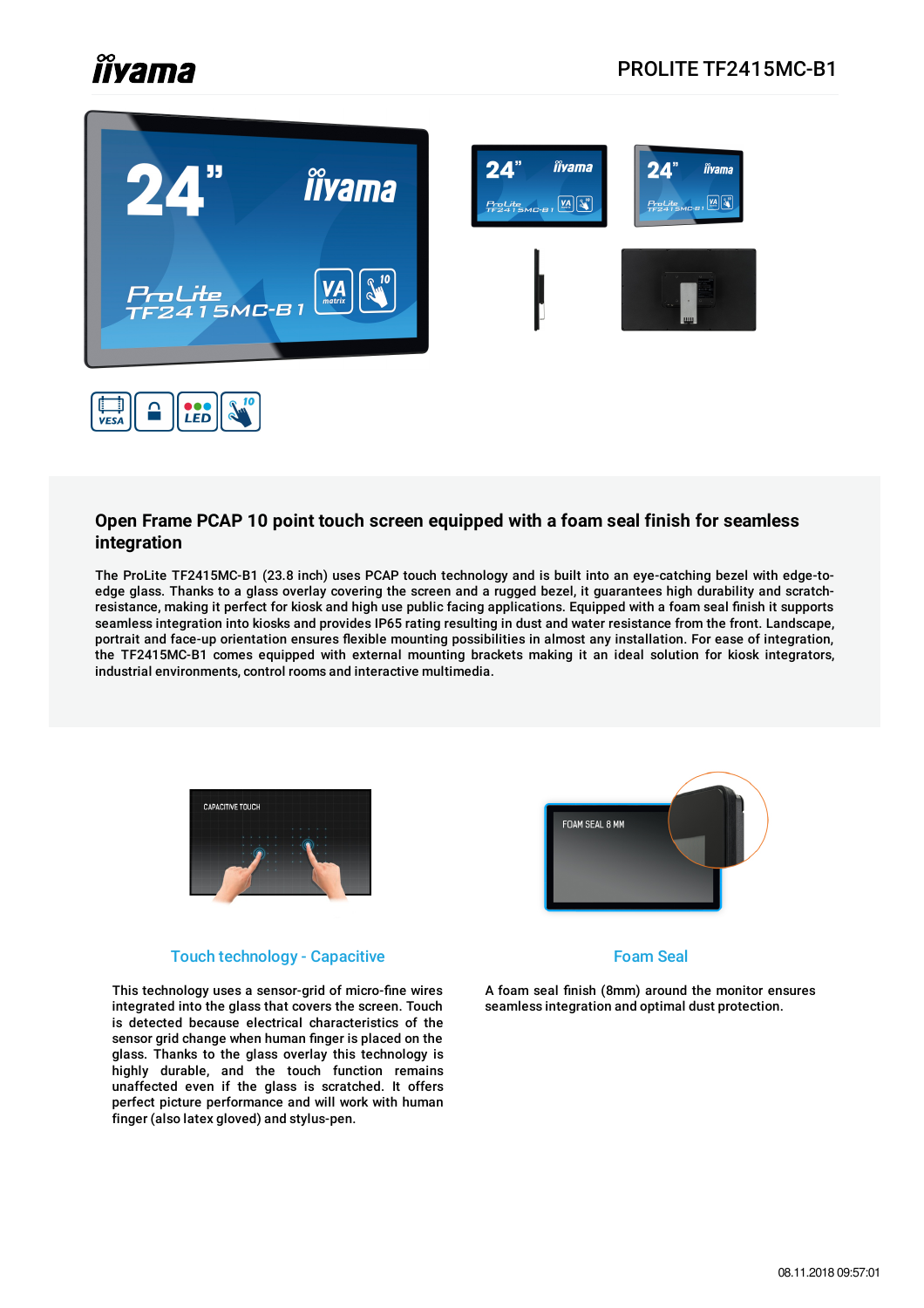#### 01 DISPLAY CHARACTERISTICS

| Design                  | Open Frame                                                            |
|-------------------------|-----------------------------------------------------------------------|
| Diagonal                | 23.8", 60.5cm                                                         |
| Panel                   | VA LED                                                                |
| Native resolution       | 1920 x 1080 (2.1 megapixel Full HD)                                   |
| Aspect ratio            | 16:9                                                                  |
| <b>Brightness</b>       | 250 cd/m <sup>2</sup> typical                                         |
| <b>Brightness</b>       | 215 cd/m <sup>2</sup> with touch                                      |
| Static contrast         | 3000:1 with touch                                                     |
| Light transmittance     | 85%                                                                   |
| Response time           | 16 <sub>ms</sub>                                                      |
| Viewing zone            | horizontal/vertical: 178°/178°, right/left: 89°/89°, up/down: 89°/89° |
| <b>Horizontal Sync</b>  | 31.4 - 82KHz                                                          |
| <b>Vertical Sync</b>    | $56 - 75$ Hz                                                          |
| Viewable area W x H     | 527.04 x 296.46mm, 20.7 x 11.7"                                       |
| Pixel pitch             | 0.2745mm                                                              |
| Bezel colour and finish | black                                                                 |

## 02 TOUCH

| <b>Touch technology</b>     | projective capacitive                                                                                                                                                                                                         |
|-----------------------------|-------------------------------------------------------------------------------------------------------------------------------------------------------------------------------------------------------------------------------|
| Touch points                | 10 (HID, only with supported OS)                                                                                                                                                                                              |
| Touch method                | stylus, finger, glove (latex)                                                                                                                                                                                                 |
| Touch interface             | <b>USB</b>                                                                                                                                                                                                                    |
| Supported operating systems | All iiyama monitors are Plug & Play and compatible with Windows and Linux. For<br>details regarding the supported OS for the touch models, please refer to the driver<br>instruction file available in the downloads section. |

### 03 INTERFACES / CONNECTORS / CONTROLS

| Analog signal input  | VGA x1                    |
|----------------------|---------------------------|
| Digital signal input | HDMI x1<br>DisplayPort x1 |
| Audio output         | Mini jack x1              |
| <b>HDCP</b>          | yes                       |

#### 04 FEATURES

| 60950 Ball drop test | yes          |
|----------------------|--------------|
| Impact testing       | IP65 (front) |
| OSD key lock         | yes          |

#### 05 GENERAL

| OSD languages   | EN, DE, FR, ES, IT, CN, JP                                                                                                                                                           |
|-----------------|--------------------------------------------------------------------------------------------------------------------------------------------------------------------------------------|
| Control buttons | Menu, Scroll up/ Brightness, Scroll down/ Contrast, Select, Power                                                                                                                    |
| User controls   | contrast, brightness, auto adjust, H. position, V. position, H. size, fine, OSD<br>H.position, OSD V.position, OSD timeout, reset, input select, OSD language, colour<br>temperature |
| Plug&Play       | DDC2B                                                                                                                                                                                |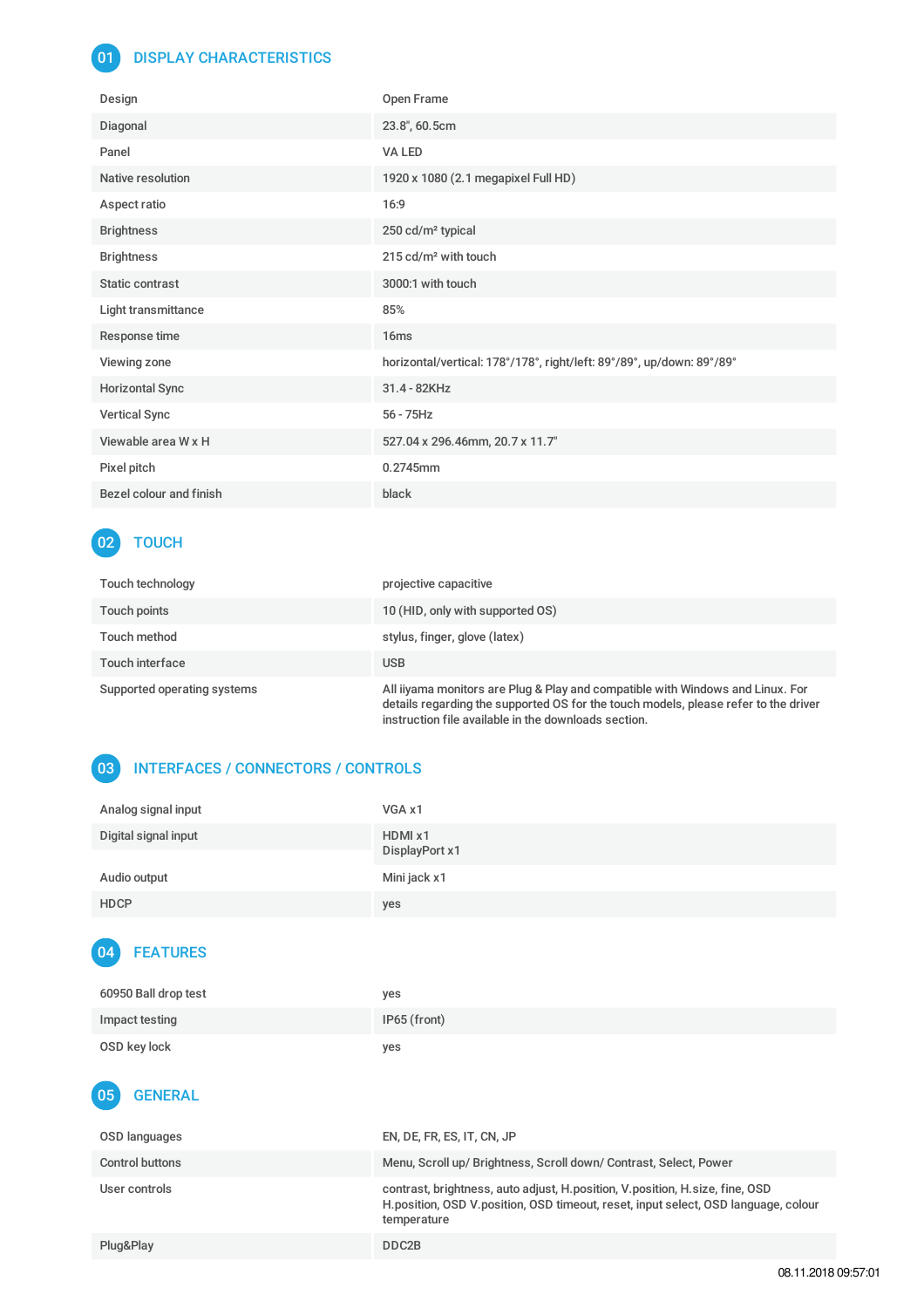## 06 MECHANICAL

| Orientation          | landscape, portrait, face-up |
|----------------------|------------------------------|
| <b>VESA mounting</b> | 100 x 100mm                  |

#### 07 ACCESSORIES INCLUDED

| Cables | power, USB, HDMI, DP                                                          |
|--------|-------------------------------------------------------------------------------|
| Guides | quick start quide, safety quide                                               |
| Other  | AC adapter, Touch Panel Driver Disk (CD-ROM), L-Bracket, external control pad |

#### 08 POWER MANAGEMENT

| Power supply unit | external                   |
|-------------------|----------------------------|
| Power supply      | <b>DC12V</b>               |
| Power usage       | 25W typical, 1.2W stand by |

#### 09 SUSTAINABILITY

| Regulations             | CB, CE, TÜV-Bauart, CU, cULus |
|-------------------------|-------------------------------|
| Energy efficiency class |                               |

### 10 DIMENSIONS / WEIGHT

| Product dimensions W x H x D | 347 x 575 x 42.5mm |
|------------------------------|--------------------|
| Weight (without box)         | 5.8 <sub>kq</sub>  |
| EAN code                     | 4948570115921      |